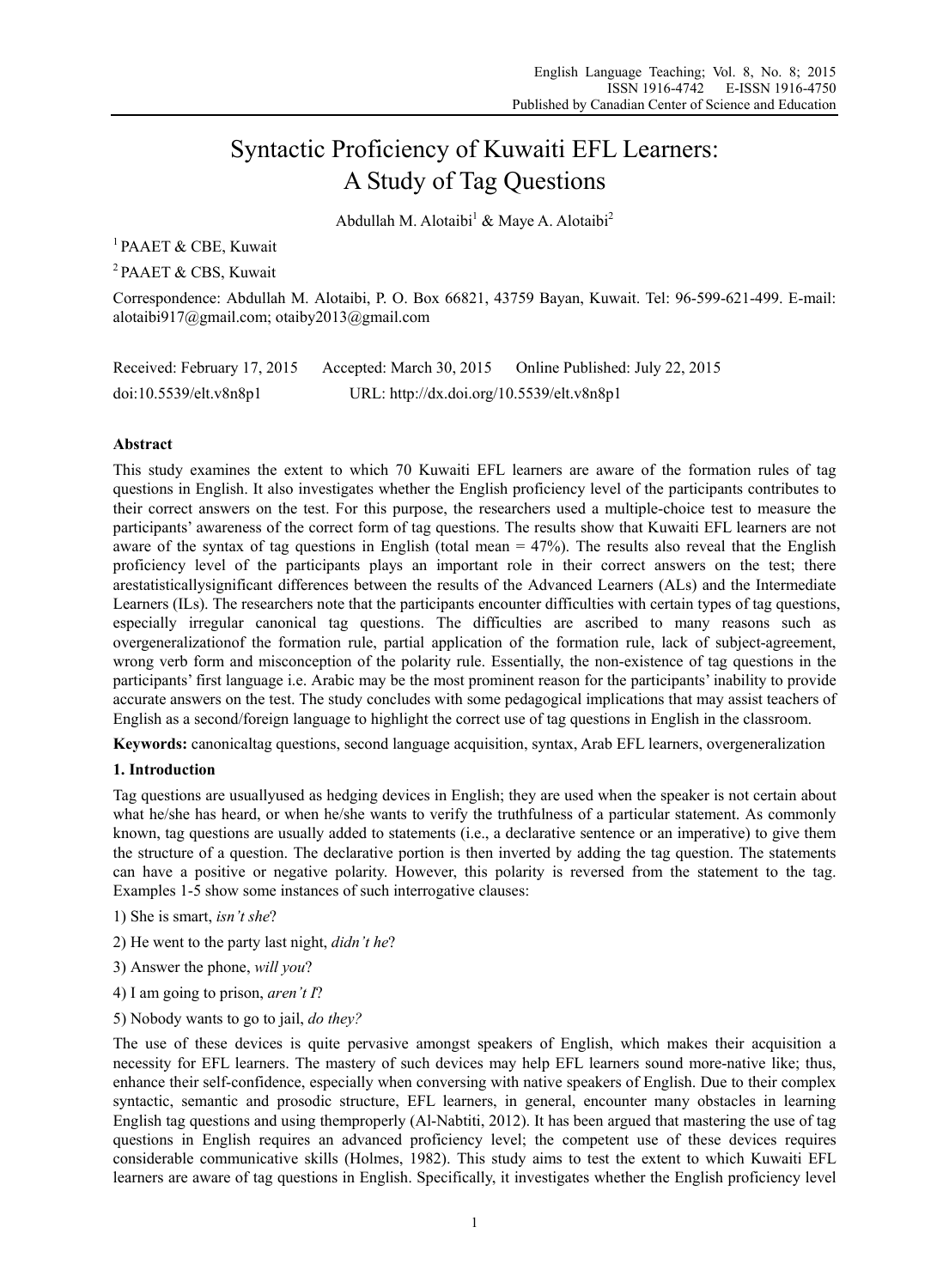of the participants plays a role in theirawareness of tag questions in English. The ultimate goal is to shed more light on the acquisition of different aspects of the English language by EFL learners and the factors that may contribute to this process.

#### **2. Literature Review**

#### *2.1 Tag Questions in English*

According to Holmes (1982, p. 41), tag questions can be classified into two types: 1) grammatically complex tag questions or canonical tag questions, an example of such a type is *John has lost his wallet, hasn't he?* and 2) grammatically simple tag questions or invariant tag questions e.g., *Jennifer is silly, right?*. To form the former type, the speaker has to pay attention to four principles: 1) the same auxiliary of the statement is used in the tag question; however, if there is no auxiliary in the statement, the auxiliary *do* is used e.g., *she left, didn't she?*; 2) the subject of the tag is the same as the one used in the statement e.g., *he is going to France, isn't he?*; 3) the polarity of the statement is the opposite to that of the tag that is, if the statement is negative, the tag is affirmative and vice versa e.g., *my mother is sick, isn't she?, Layla has never lied to you, has she?* and 4) the tone falls on the auxiliary or on *not* if used in the full form, the tone can be either rising or falling (Quirk et al., 1985, p. 810).

In addition to their syntactic complexity, tag questions usually serve an array of social/pragmatic functions. For instance, tag questions can be used to obtain information in the form of a polite request uttered with rising intonation e.g., *Jennifer is still in the office, isn't she?* This function is referred to as informational tag by Alego (1988, 1990). In addition to informational tags, four other functions can be identified: 1) confirmatory tags, which are usually uttered with falling intonation, are used by the speaker to ask the addressee for support regarding his/her statement e.g., *we are going to the hotel tonight, aren't we?* 2) Peremptory tags are usually used to end a debate or conversation on a certain topic e.g., *we should leave it here, shouldn't we?* 3) Punctuational tags request the addressee to pay attention to what the speaker is talking about e.g., *I've just mentioned this issue, haven't I?* and 4) Aggressive tags, which are usually uttered with a falling intonation, are used to accuse the addressee of being unreasonable or lacking good will e.g., *you're stupid, aren't you?* (Alego, 1988; 1990)*.* 

Taking the complex syntactic structure of tag questions into consideration on the one hand, and the social/pragmatic functions performed by them on the other, one may argue that their acquisition by EFL learners isconsidered a stumbling block. The next section reviews some studies conducted on the acquisition of tag questions by children and EFL learners.

#### *2.2 Studies on the Acquisition of Tag Questions*

The acquisition of tag questions has received a prominence in the research concerned with child language acquisition. For example, Dennis et al. (1982) investigated the acquisition of English tag questions by fifty children whose ages ranged between 6-14 years old. Particularly, they tested whether the children are able to produce tag questions. The results revealed that the children's ability to produce tag questions improved from six to eight years old; however, no such improvement was detected thereafter. The results also showed that the acquisition of the rules required to form tag questions, namely, using the same subject, verb form, polarity as well as inversion varied according to the child's age. Specifically, the polarity rule was mastered by half of the participants whose ages ranged between 10 and 14, whereas the inversion rule was mastered by half of the younger participants. The researchers concluded that the linguistic skills which involve simultaneous manipulation of different syntactic features on the surface level are usually acquired in later stages of language development.

In a similar vein, Weeks (1992) investigated preschool children's ability to repeat positive or negative polarity tag questions. To determine whether the patterns of repetition differ between children of low language skills and those of normal language skills, Weeks (1992) also tested whether the children conformed to the polarity principle when they produce tag questions. The results revealed that the polarity principle was adhered to by children of high language level as opposed to those of low language level. However, both groups violated the polarity principle by producing tag questions whose polarity matched that of the preceding statement. This result may demonstrate that children do not always adhere to the input they receive from their parents or other individuals; they sometimes produce faulty structures that they may have never heard before.

Other researchers examined EFL learners' awareness of tag questions in English. For example, Schaffer (2002) examined Korean EFL learners' ability to respond to tag questions in English. Based on the analysis of their responses, Schaffer (2002) provided insights into the ways by which the culture affects the language in Korea, especially concerning responses to tag questions. In particular, Schaffer (2002) explained that in the Korean culture, it is considered improper to disagree with another. Basically, the polite and honorific nature of Korean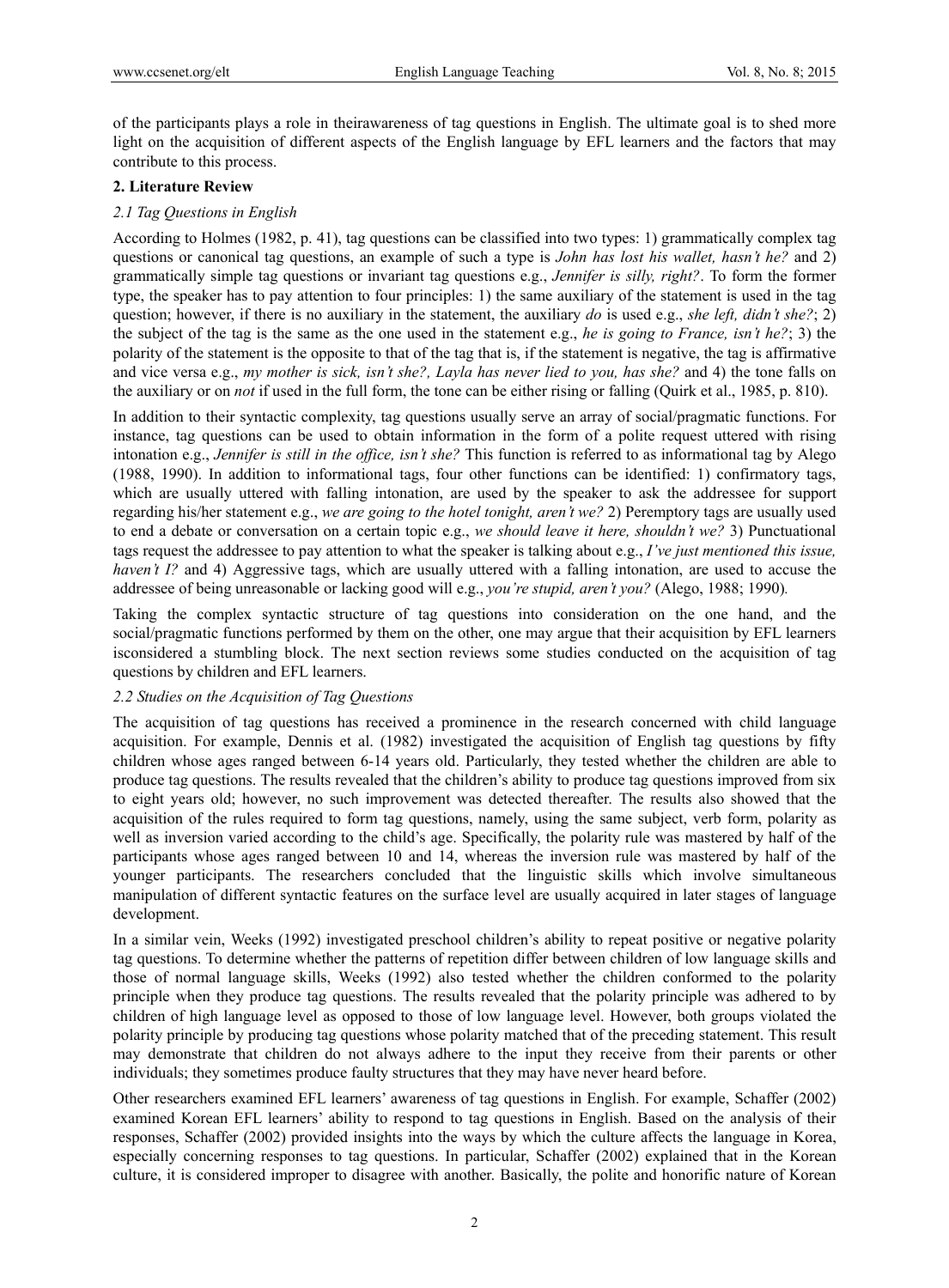affects their responses to tag questions, especially the way they are formed. In addition, the results showed that the erroneous responses produced by Korean speakers of English involved the violation of the negative agreement rule, which requires the use of*no* and *don't*in the negative response, and *yes* and *do* in the affirmative one. Schaffer (2002) explained that negative L1 transfer affects learners in that they will usually depend on invariant tags in the target language due to their similarity to Korean tag questions. L1 negative transfer can also be noted in the inaccurate responses supplied by Korean EFL learners when their response to the tag should be negative. This is because Korean tag questions produce positive responses. Essentially, Schaffer (2002) concluded that L1 negative transfer can be considered the main reason behind the participants' faulty answers.

In another recent study, Al-Nabtiti (2012) investigated the obstacles that Arab ESL learners face when producing English canonical tag questions. The researcher used production tasks to measure the participants' ability to form correct tag questions. The sample of the study included two groups; the first group consisted of thirty-two adult ESL learners, who lived in Canada, whilst the second group comprised ten native speakers of English. The reason for including the latter sample was to compare the performance of the former group with that of the latter on the tests. The results revealed thatESL learners were not able to use the canonical tag questions in an appropriate manner. The reason for this difficulty was not attributed to the syntactic complexity of English tag questions, rather to their pragmatic requirements. Hence, the researcher concluded that ESL curricula need to be amended that is, pragmatic theory and the social context in which the discourse occurs need to be incorporated and explained properly.

By examining the literature review on the acquisition of tag questions by EFL learners in English, one may note that the acquisition of tag questions by second/foreign language learners has not received much attention in general. The focus has been directed to child language acquisition. Therefore, it can be proposed that more studies need to be conducted to tackle this issue. Hence, this study seeks answers to the following questions:

1) To what extent are Kuwaiti EFL learners aware of the correct use of canonical tag questions in English?

2) To what extent does the English proficiency level of Kuwaiti EFL learners influence their acquisition of English tag questions?

3) What are the main sources of difficulty (if any) encountered by the participants on the test?

#### *2.3 Research Hypotheses*

The researchers formalised the three following hypotheses and set out to test their validity:

1) Kuwaiti EFL learners are not aware of the correct use of canonical tag questions in English.

2) There are statistical significant differences between the results of ALs and ILs on the test.

3) Some types of tag questions are more problematic to the participant than others.

The next section provides an overview of the methodology.

#### **3. Methodology**

#### *3.1 Sample*

The sample included seventy students at the Public Authority of Applied Education and Training (PAAET) and College of Basic Education (CBE). Their mean age was 22 years old, and they were all native speakers of Kuwaiti Spoken Arabic (KSA). In order to ensure the validity of the results, the participants were selected based on simple random sampling out of approximately 8000 students. As the participants' English proficiency level was an independent variable, the participants were selected based on their scores on the English Placement Test (EPT). Particularly, the participants who scored 50-69 on the EPT were considered intermediate, whereas those who scored 70 -85 were considered advanced. The seventy participants were divided into two groups: 1) thirty five Intermediate Learners (ILs); and 2) thirty five Advanced Learners (ALs). The researchers opted for intermediate and advanced learners based on their belief that participants with low English proficiency level may not pass a test on structures that are syntactically complex (Holmes, 1982). As a result, participants with low English proficiency level were excluded from this study. It is worth noting that the participants took part in this study voluntarilyso that, only those who agreed to be involved were included.

#### *3.2 Instruments*

The multiple-choice test is one of the most well-known and widely used assessment tools for measuring the participants' comprehension of a particular issue (Nicol, 2007, p. 54). Thus, the researchersselected the multiple-choice test based on their belief that it is the appropriate method to measurethe participants' ability to select the correct tag question in English based on the preceding statement. The test was designed based on the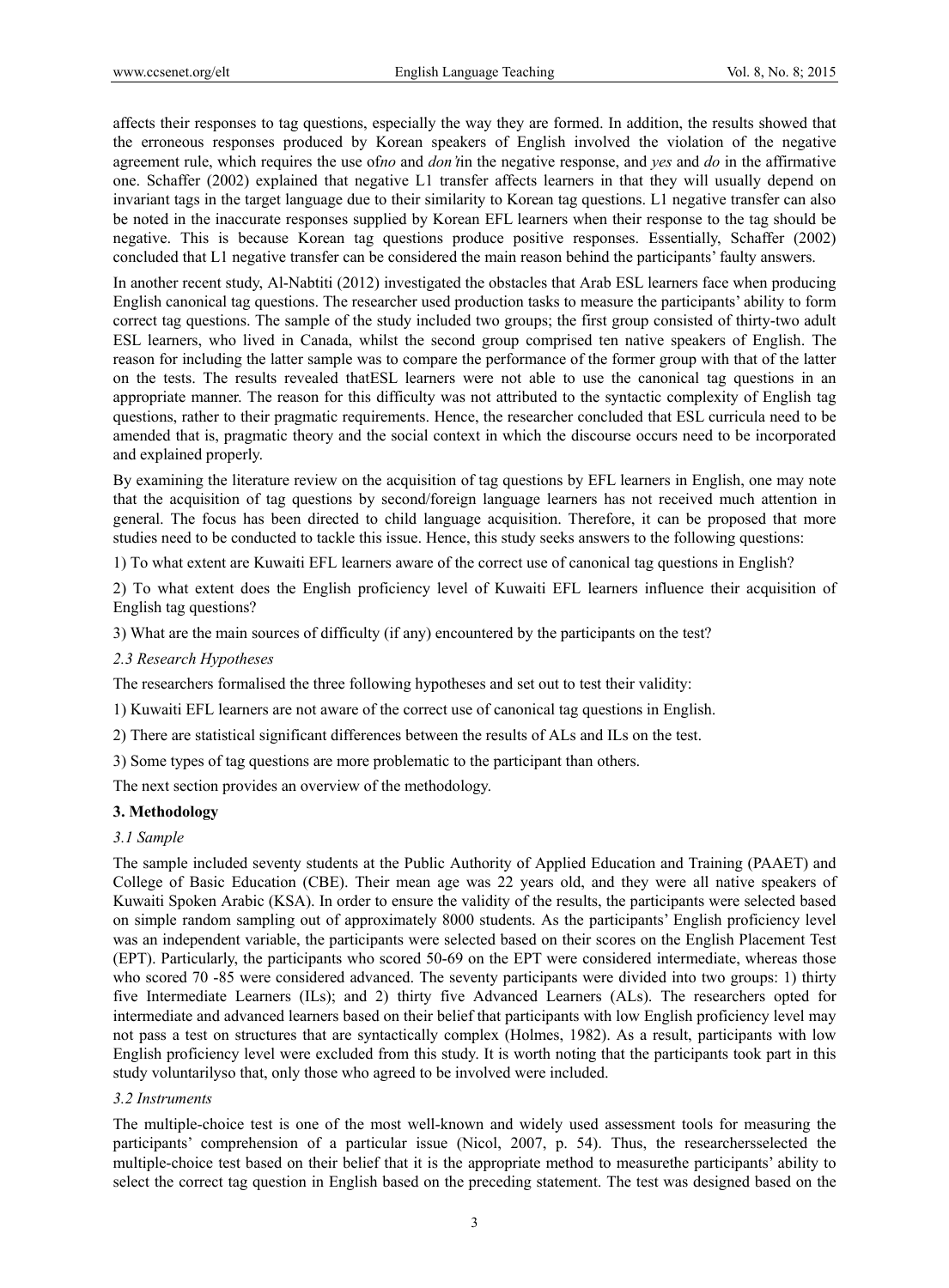model originally proposed by Charteris-Black (2002, p. 119), it included 20items (see Appendix A). The choices on the test were designed as follows: one correct answer (the correct tag), one wrong answer (reversed polarity of the correct tag), one distracter (wrong form of the tag), and one *I don't know* option. The last option was used to reduce the probability of selecting the wrong answer, which in turn will ensure the validity of the test.

#### *3.3 Statistical Analysis*

In order to provide accurate results, the researchers used the Statistical Package for Social Sciences (SPSS). In particular, the statistical analysis included the calculations of means and standard deviations of the answers of the two groups who participated in the study. To test whether there are statistical significant differences between the results of the two groups, the researchers used a t-test, which compares two means and determines whether the differences between them are statistically significant.

#### **4. Results and Discussion**

As mentioned previously, this study aims to test whether the English proficiency level of seventy Kuwaiti EFL learners plays a role in their acquisition and use of tag questions in English. Additionally, it aims to investigate the main sources of difficulty and account for them. The results showed that the total mean of correct answers for both groups was 47%, which means that Kuwaiti EFL learners are not aware of the syntax of tag questions in English. Put differently, the first hypothesis was confirmed. Table 1 shows the results of the t-test.

|  |  |  | Table 1. Results of t-test of differences between (ALs) and (ILs) |  |  |  |  |
|--|--|--|-------------------------------------------------------------------|--|--|--|--|
|--|--|--|-------------------------------------------------------------------|--|--|--|--|

| Proficiency Level              |    | M    | SD   |          |    | Sig.      |
|--------------------------------|----|------|------|----------|----|-----------|
| Advanced Learners (ALs)        | 35 | 6.24 |      | $-1$ 131 | 68 | $0.023**$ |
| Intermediate Learners (ILs) 35 |    | 3 14 | 0.90 |          |    |           |

\*\*Significancelevel <0.05

Table 1 clearly shows that the English proficiency level of the participants plays an important role in their results on the test. Specifically, there is a statistical significant difference between the results of ALs and ILs;the statistical significance (0.023) is lower than (0.05). This means that the second hypothesis was confirmed. Table 2 shows the results of ALs and ILs on some items in which ALs scored higher than their ILs counterparts.

Table 2. Results of (ALs) and (ILs) answers on regular canonical tags

|                                                                 | Advanced<br>Learners (ALs) | Intermediate<br>Learners (ILs) | Mean of total<br>answers $\%$ |
|-----------------------------------------------------------------|----------------------------|--------------------------------|-------------------------------|
| 1) Mary didn't go to school yesterday, <i>did she?</i>          | 91%                        | 34%                            | 63%                           |
| 2) Layla was crying yesterday, wasn't she?                      | 89%                        | 54%                            | 72%                           |
| 3) Ann has lost her key, <i>hasn't she?</i>                     | 91%                        | 60%                            | 76%                           |
| 4) She didn't know that her husband was killed, <i>did she?</i> | 94%                        | 51%                            | 73%                           |
| 5) Sam is looking quite sad, <i>isn't he?</i>                   | 89%                        | 46%                            | 68%                           |
| 6) I'm not silly, <i>am 1</i> ?                                 | 83%                        | 43%                            | 63%                           |
| 7) Adam didn't lose control of his car, <i>did he?</i>          | 80%                        | 54%                            | 67%                           |
| Total mean %                                                    | 88%                        | 49%                            | 69%                           |

Table 2 demonstrates that ALs provided a higher percentage of correct answers (total mean = 88%) than their ILs counterparts (total mean  $= 49\%$ ) on regular canonical tag questions. Possibly, such a type of tag questions required less effort than the other types discussed in this section. Specifically, the participants had to match the subject and the auxiliary of the tag with those of the preceding statement and reverse the polarity. This competence was much more evident in ALs answers as opposed to those of ILs. Therefore, the difference between the answers of both groups was statistically significant. Despite their good performance on regular canonical tag questions, ALs overall mean shows that they still faced substantial difficulties with other types of tag questions. Table 3 shows the total means of the participants' answers on the test.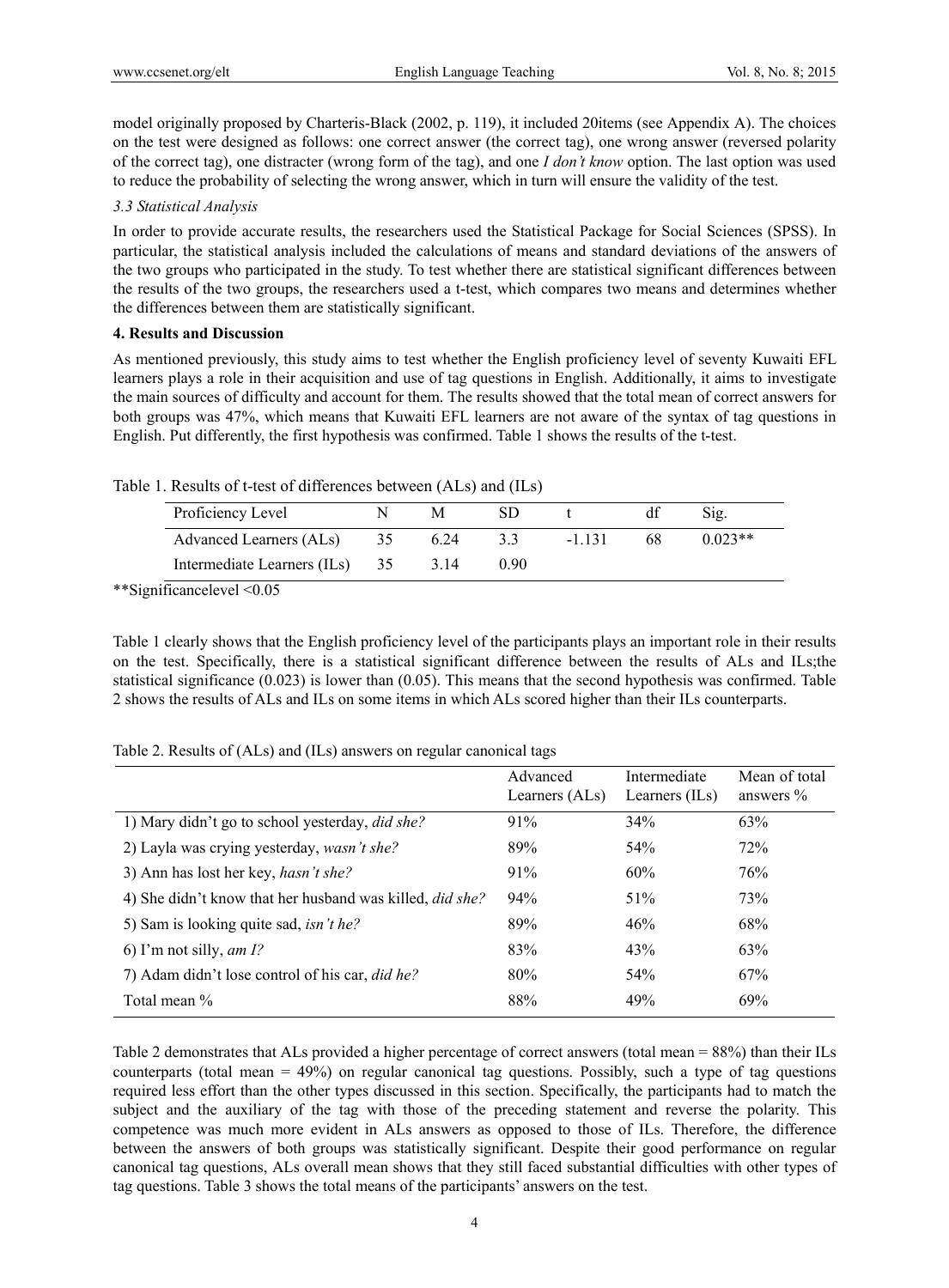#### Table 3. Total mean of the correct answers of (ALs) and (ILs) on the test

|                         | Advanced       | Intermediate   | Mean of total |
|-------------------------|----------------|----------------|---------------|
|                         | Learners (ALs) | Learners (ILs) | answers $\%$  |
| Mean of total answers % | $62.4\%$       | 31.4%          | 47%           |

An examination of table 3shows that the Advanced Learners (ALs) outperformed their Intermediate Learners (ILs) counterparts on the test in general. In particular, the total mean of correct answers of ALs (62.4%) is higher than that of ILs (31.4%). This percentage shows that ALs is more aware of the correct syntactic form of tag questions in English. However, the total mean of both groups ALs and ILs (47%) demonstrates that the participants are not generally aware of the syntax of tag questions in English.

Through careful study of the data, the researchers noted that the participants in both groups encountered difficulties in answering certain types of tag question. For instance, the participants found the tag questions whose verb form is different from the one in the preceding statement particularly difficult. Table 4 shows the participants' results on such items.

Table 4. Results of (ALs) and (ILs) answers on tags whose verb form is different from that of the preceding statement

|                                                               | Advanced<br>Learners (ALs) | Intermediate<br>Learners $(ILs)$ | Mean of total<br>answers $\%$ |
|---------------------------------------------------------------|----------------------------|----------------------------------|-------------------------------|
| 1) She really needs new pants, <i>doesn't she?</i>            | 57%                        | 17%                              | 37%                           |
| 2) Jennifer has a mole on her left cheek, <i>doesn't she?</i> | 49%                        | 20%                              | 35%                           |
| 3) We had fun last night at the party, <i>didn't we?</i>      | 42%                        | 29%                              | 36%                           |
| 4) I'm funny, <i>aren't I?</i>                                | 49%                        | 12%                              | 31%                           |
| Total mean%                                                   | 49%                        | 20%                              | 35%                           |

A careful study of table 4 shows that both groups found this type of tag questions quite difficult (total mean of both groups = 35%). As mentioned previously, canonical tag questions are quite complicated, especially from a syntactic viewpoint. The participants needed to take into account the gender and number of the subject of the preceding statement on the one hand, and the verb tense, form, and polarity on the other. In other words, the verb used in the tag should agree with that found in the preceding statement. Taking these factors into consideration, the irregular type of tag questions described in Table 4 may have presented a bigger challenge to the participants of both groups. Several participants provided the following answers on the test:

- 1) \*She really needs new pants, *needn't she?*
- 2) \*Jennifer has a mole on her left cheek, *hasn't she*?
- 3) \*We had fun last night at the party, *hadn't we*?
- 4) *\** I'm funny,*\*am not I?* (Note 1)

One may argue that these erroneous responses can be attributed to overgeneralising the formation rule of tag questions. This occurs when the participants wrongly apply the formation rulewhich requires the auxiliary in the tag to be identical to that of the preceding statement. As a result, the participants choose the wrong form since the verbs found in the preceding statements in the above examples are main verbs, not auxiliaries. Thus, they providefaulty answers.

Other instances taken from the participants' answers showed that many ILs had a misconception about the formation rule of tag questions in English. In particular, they possibly thought that canonical tag questions in English are always negative, regardless of the polarity of the preceding statement. As a result, they supplied inaccurate answers on the test. For instance, 34% of ILs provided the following answer: \**Mary didn't go to school yesterday, didn't she?* 

Through their examination of the participants' results, the researchers noticed that the participants found the statements which contain expressions such as *never*, *nobody* and *nothing* challenging. Table 5 shows such tags which were extracted from the test (see Appendix A).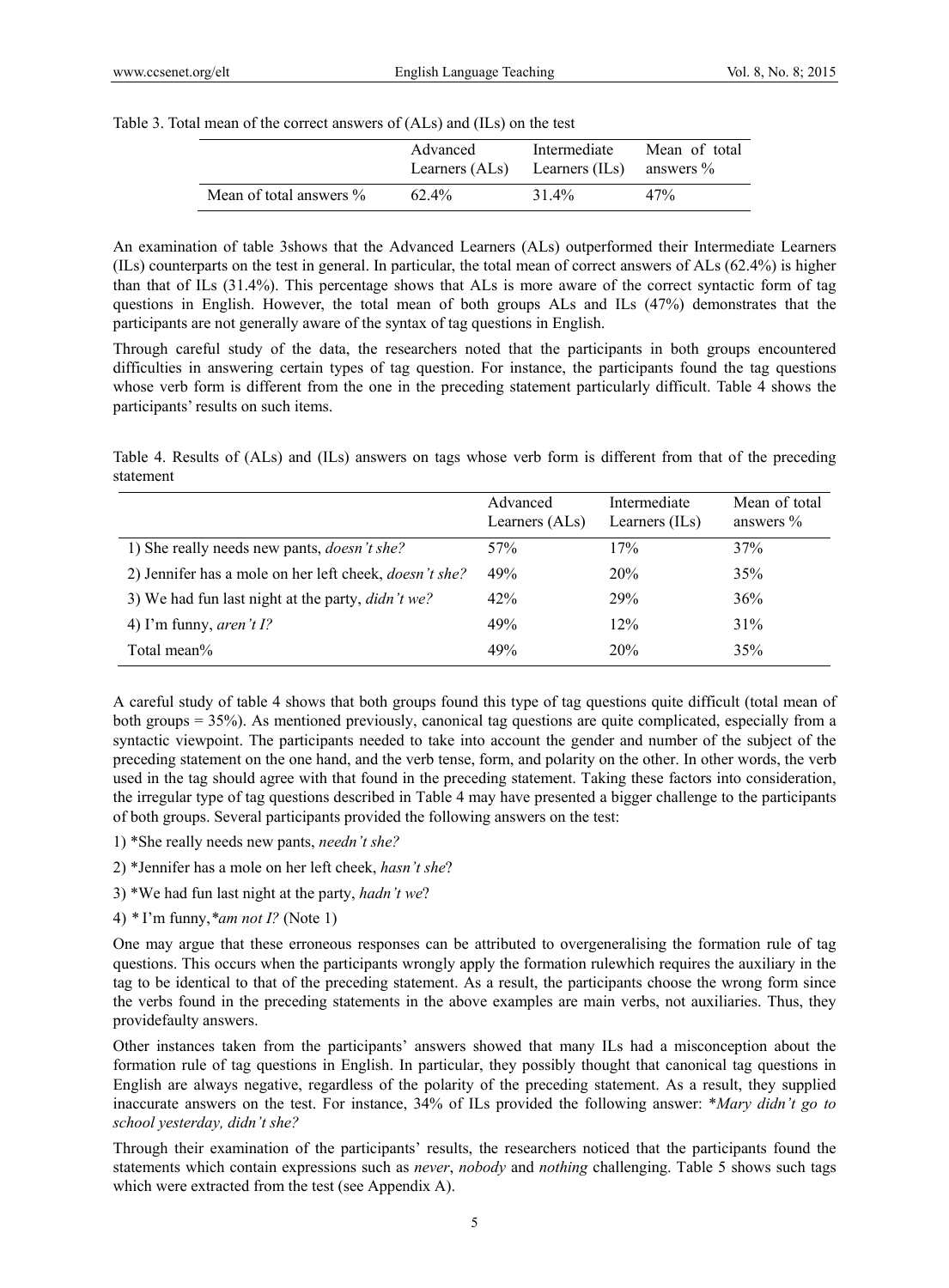|                                                   | Advanced<br>Learners (ALs) | Intermediate<br>Learners $(ILs)$ | Mean of total<br>answers $\%$ |
|---------------------------------------------------|----------------------------|----------------------------------|-------------------------------|
| 1) John never eats nuts, <i>does he?</i>          | 40%                        | 25%                              | 33%                           |
| 2) Nobody knows about his affair, <i>do they?</i> | 40%                        | 26%                              | 33%                           |
| 3) Nothing can go wrong now, <i>can it</i> ?      | 46%                        | 9%                               | 28%                           |
| Total mean%                                       | 42%                        | 20%                              | 31%                           |

Table 5. Results of (ALs) and (ILs) answers on tags that contained *never*, *nobody* and *nothing* in the preceding statement

A look at Table 5 shows that this type of tag questions elicited a big number of wrong answers of the test (total mean of answers = 31%). The main source of difficulty stems from the presence of *never*, *nobody* and *nothing* in the preceding statement. Possibly, the participants were not able to work out the correct form of the tag since the aforementioned words denote a negative sense, without the presence of an explicit negative form *not*. Therefore, the participants may have not been able to reverse the polarity of the preceding statement; thus, they provided inaccurate answers on the test. For instance, several participants provided the following answer:

#### 5) \*John never eats nuts, *doesn't he?*

This inability to provide the correct tag could be ascribed to partial application of the formation rule. With regard to tag questions that included *nobody* and *nothing* in the preceding statement, the challenge was twofold. Firstly, the participants had to work out the correct polarity of the tag since *nobody* and *nothing* denote a negative sense, the tag has to be affirmative. Secondly, they had to pay attention to subject-agreement between the preceding statement and the tag. Thus, the participants had to exert much effort to arrive at the correct form of the tag.

Furthermore, the data analysis showed that the participants faced considerabledifficulties with imperative statements, and those that were subjectless. Table 6 shows the participants' answers on such statements.

|                                             | Advanced<br>Learners (ALs) | Intermediate<br>Learners (ILs) | Mean of total<br>answers $\%$ |
|---------------------------------------------|----------------------------|--------------------------------|-------------------------------|
| 1) Bring me a glass of water, will you?     | 34%                        | 9%                             | 21.5%                         |
| 2) Let's go to the cinema, <i>shall we?</i> | 40%                        | 17%                            | 28.5%                         |
| Total mean%                                 | 37%                        | 13%                            | 25%                           |

Table 6. Results of (ALs) and (ILs) answers on imperative/subjectlessstatements

A careful look at table 6demonstratesthat the participants from both groups encountered immense obstacles with imperative statements and subjectless ones (total mean of correct answers = 25%). This type of tag questions was particularly difficult to the participants for two reasons. Firstly, the participants had to exert much effort to find the correct form of verb that should be used in the tag, given the fact that the preceding statement does not provide them with any clues about the correct form of the verb. Secondly, they needed to discover the subject that should be used, since the preceding statement offers no hints about the subject required in the tag.

Essentially, the researchers may argue that the main source of difficulty in forming tag questions in English stems from the non-existence of tag questions in Arabic. Therefore, it has been noticed that EFL learners usually avoid using canonical tag questions, and prefer to use invariant tag questions instead due to the syntactic complexity of the former. The participants' inability to provide the correct form of verb and to reverse the polarity of the preceding statement may be considered a direct result of the non-existence of such a structure in Arabic.

#### **5. Conclusion and Recommendations**

This study examined the extent to which seventy Kuwaiti EFL learners are aware of canonical tag questions in English. Specifically, it investigated whether the English proficiency level of the participants contributes to theircorrect answers on the test. It also attempted to account for the main sources of difficulty which the participants encounteredin comprehending tag questions. The results revealed that Kuwaiti EFL learners are not aware of the syntax of tag questions in English (total mean  $= 47\%$ ), in other words, the first hypothesis was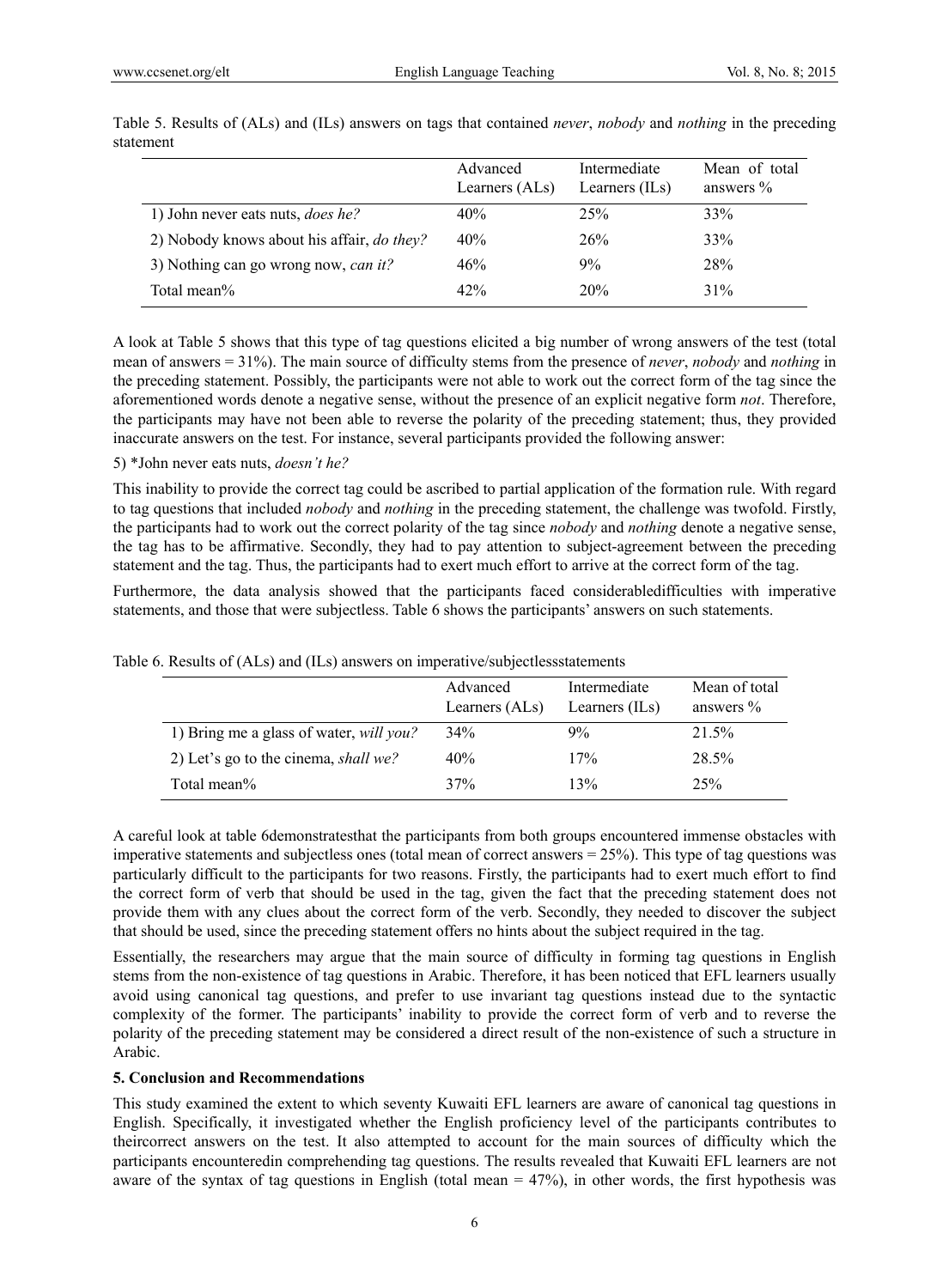confirmed. They also showed that the participants' English proficiency level influenced the participants' correct answers on the test. ALs (total mean of correct answers = 62.4%) outperformed their ILs (total mean of correct answers = 31.4%) counterparts on the test. This means that the second hypothesis was confirmed. The results also showed that the participants encountered difficulties with certain types of tag questions, mainly, irregular tag questions whose verb form is different from that of the preceding statement, tags that contained *never*, *nobody* and *nothing* in the preceding statement and tags preceded by imperative/subjectless statements. The main sources of difficulties were attributed to: 1) overgeneralization of the formation rule of tag questions; 2) partial application of the formation rule; 3) lack of subject-agreement between the preceding statement and the tag; 4) wrong verb form; 5) misconception of the polarity rule; and 6) lack of awareness of tag formation rules in imperative/subjectless statements. The non-existence of tag questions in the participants' first language i.e., Arabic may be regarded as the most obvious reason for the participants' inability to provide accurate answers on the test. In sum, the results showed that the third hypothesis was also confirmed.

Taking the results into consideration, teachers of English as a second/foreign language need to pay attention to tag questions and their correct formation rules in the classroom. The teacher can attempt to expose the students to everyday English language in order to highlight the contexts in which tag questions are used, and the social/pragmatic functions for which tag questions are produced. In addition, students need to be provided with opportunities to use tag questions orally during class. This can enhance their ability to produce tag questions, which in turn improve their English communication skills. Also, teachers need to provide feedback to the students on their use of tag question in oral exercises during class. This feedback can promote students' performance and help them remember the correct form of tag questions. The results elicited from this studymayhelp inform teachers of English as a second/foreign language on new methods that can be followed during class to teach tag questions, such as engaging the students in role-play exercises that encourage them to use tag questions in English. The researchers recommend that more studies need to be conducted on the awareness of EFL learners of different aspects of the English language, and the methods by which their performance can be enhanced.

#### **References**

- Algeo, J. (1988). The tag question in British English: It's different, i'n'it? *English World-Wide*, *9*(2), 171-191. http://dx.doi.org/10.1075/eww.9.2.03alg
- Algeo, J. (1990). It's a myth, innit? Politeness and the English tag question. In C. Rides, & L. Michaels (Eds.), *The state of the language* (pp. 443-450). Berkeley, CA: University of California Press.
- Al-Nabtiti, I. (2012). *The syntax and pragmatics of English tag questions: A study of adult Arabic learners of English* (Unpublished master's thesis). Carleton University Ottawa, Ontario.
- Charteris-Black, J. (2002). Second language figurative proficiency: A comparative study of Malay and English. *Applied Linguistics*, *23*, 104-133. http://dx.doi.org/10.1093/applin/23.1.104
- Dennis, M., Sugar, J., & Whitkar, H. A. (1982). The acquisition of tag questions. *Child Development*, *53*(5), 1254-1257. http://dx.doi.org/10.2307/1129014
- Holmes, J. (1982). Expressing doubts and certainty in English. *RELC Journal*, *13*(1), 9-28. http://dx.doi.org/10.1177/003368828201300202
- Nicol, D. (2007). E-assessment by design: Using multiple-choice tests to good effect. *Journal of Further and Higher Education*, *31*(1), 53-64. http://dx.doi.org/10.1080/03098770601167922
- Quirk, R., Greenbaum, S., Leech, G. & Svartvik, J. (1985). *A comprehensive grammar of the English language*. London: Longman.
- Schaffer, D. (2002, October). *Erring in English: Korean L1 and cultural interference*. Paper presented at 10th Annual Kotesol International Conference, Seoul, Korea.
- Weeks, L. (1992). Preschooler's production of tag questions and adherence to the polarity contrast principle. *Journal of Psycholinguistic Research*, *21*(1), 31-40. http://dx.doi.org/10.1007/BF01068307

#### **Notes**

Note 1. Even though this form is ungrammatical, the researchers included it in the test to check whether the participants would overgeneralise the formation rule of the tag question.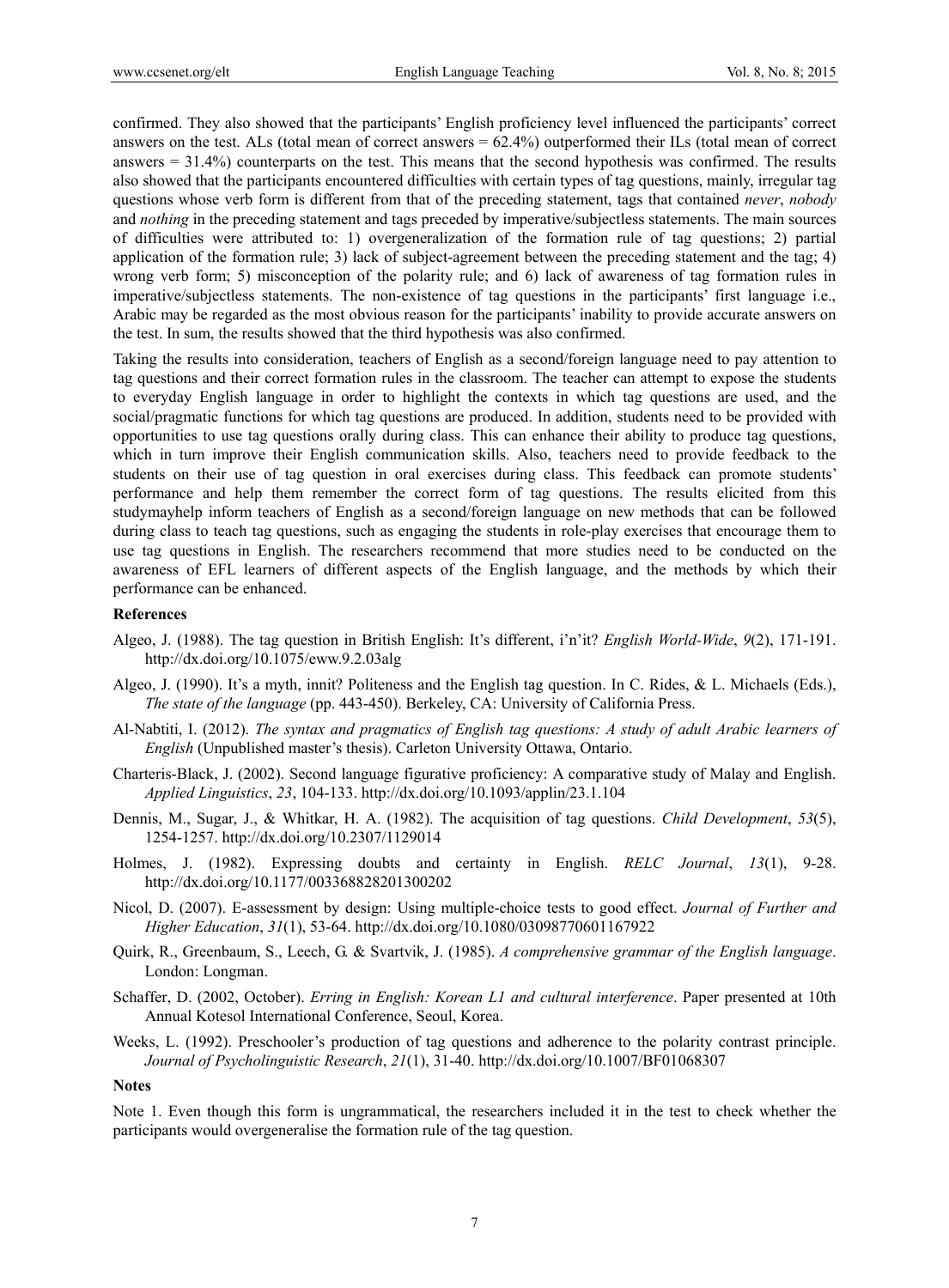# **Appendix A**

| The test                         |                                                                 |               |                 |
|----------------------------------|-----------------------------------------------------------------|---------------|-----------------|
| Level:                           |                                                                 |               |                 |
|                                  | Q1: choose the best answer to complete the following sentences. |               |                 |
|                                  | 1) She really needs new pants, ________?                        |               |                 |
|                                  | a) does she b) needn't she c) doesn't she d) I don't know       |               |                 |
|                                  | 2) The little girl looked sad, _______?                         |               |                 |
|                                  | a) didn't she b) did she c) had she                             |               | d) I don't know |
|                                  | 3) Mary didn't go to school yesterday, _______?                 |               |                 |
|                                  | a) was she b) didn't she c) did she d) I don't know             |               |                 |
|                                  | 4) John never eats nuts, _________?                             |               |                 |
|                                  | a) does he b) hasn't he c) doesn't he d) I don't know           |               |                 |
|                                  | 5) Jennifer has a mole on her left cheek, _________?            |               |                 |
|                                  | a) doesn't she b) hasn't she c) does she                        |               | d) I don't know |
|                                  | 6) Bring me a glass of water, _________?                        |               |                 |
|                                  | a) should you? b) will you c) shouldn't you d) I don't know     |               |                 |
|                                  | 7) Layla was crying yesterday, _________?                       |               |                 |
|                                  | a) was she b) wasn't she c) didn't she                          |               | d) I don't know |
|                                  | 8) They are going to France in the summer, _________?           |               |                 |
|                                  | a) aren't they b) are they c) do they                           |               | d) I don't know |
|                                  | 9) We had fun last night at the party, _________?               |               |                 |
|                                  | a) hadn't we b) didn't we c) did we d) I don't know             |               |                 |
|                                  | 10) Ann has lost her key, ___________?                          |               |                 |
| a) hasn't she                    | b) has she c) does she d) I don't know                          |               |                 |
|                                  | 11) She didn't know that her husband was killed, _________?     |               |                 |
|                                  | a) didn't she b) was she c) did she d) I don't know             |               |                 |
|                                  | 12) Let's go to the cinema, $\frac{?}{?}$                       |               |                 |
|                                  | a) will you b) shall we c) won't us                             |               | d) I don't know |
| 13) I'm funny, _________?        |                                                                 |               |                 |
| a) am not I                      | b) are I                                                        | c) aren't I   | d) I don't know |
|                                  | 14) Sam is looking quite sad, _________?                        |               |                 |
| a) is he                         | b) isn't he                                                     | c) doesn't he | d) I don't know |
| 15) I'm not silly, $\frac{1}{2}$ |                                                                 |               |                 |
| a) am I                          | b) aren't I                                                     | c) are I      | d) I don't know |
|                                  |                                                                 |               | $\gamma$        |
| a) shouldn't we                  | b) should we c) do we                                           |               | d) I don't know |
|                                  | 17) Adam didn't lose control of his car, ________?              |               |                 |
| a) was he                        | b) did he                                                       | c) didn't he  | d) I don't know |
|                                  | 18) Everyone in China can make noodles,                         | $\gamma$      |                 |
| a) can they                      | b) do they c) can't they                                        |               | d) I don't know |
|                                  | 19) Nobody knows about his affair, ________?                    |               |                 |
| a) does she                      | b) do they                                                      | c) don't they | d) I don't know |